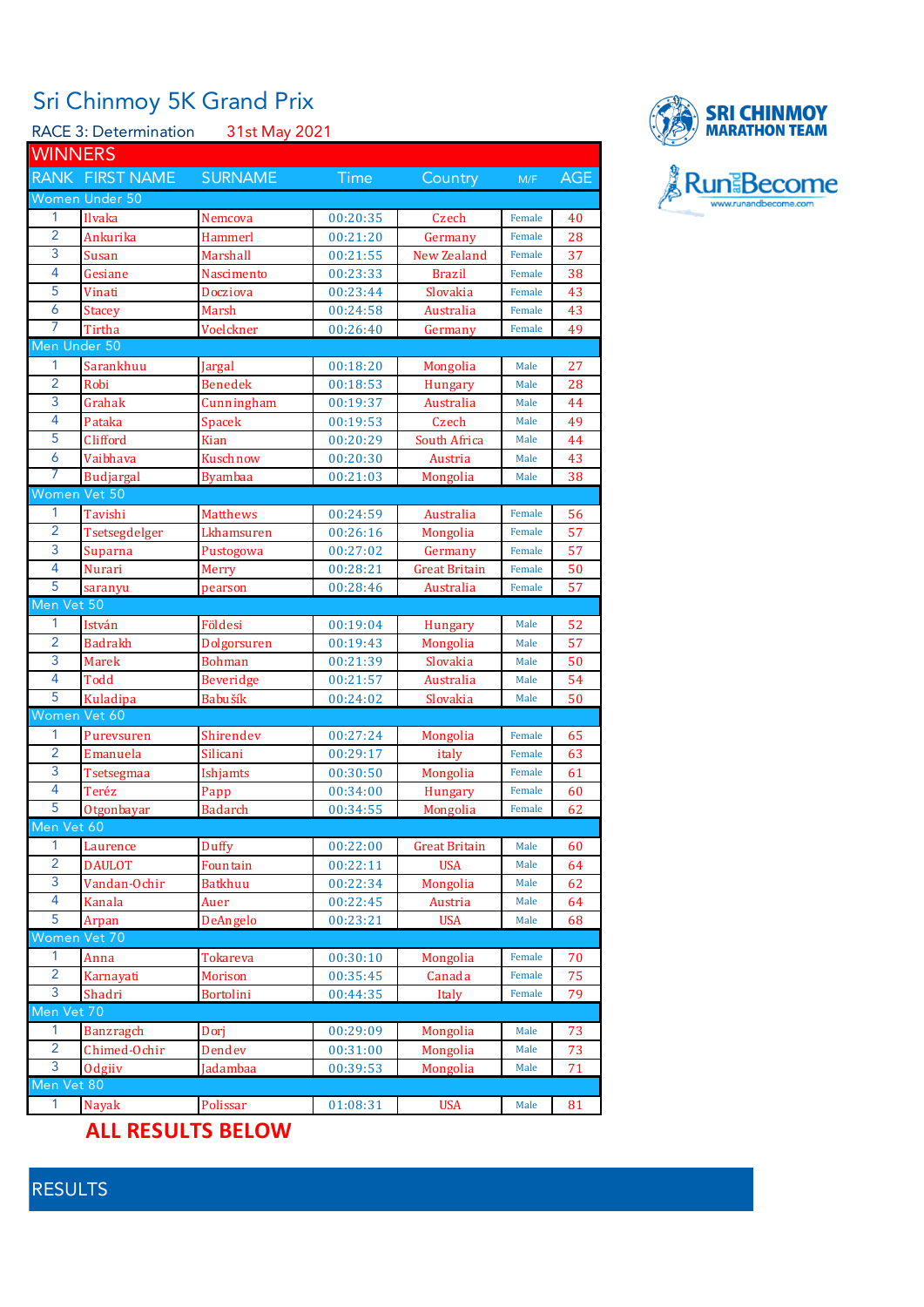RANK FIRST NAME SURNAME Time Country M/F AGE CATEGORY CAT. POS.

| $\mathbf{1}$ | Sarankhuu        | Jargal          | 00:18:20 | Mongolia             | Male   | 27 | M U/50       | $\mathbf{1}$   |
|--------------|------------------|-----------------|----------|----------------------|--------|----|--------------|----------------|
| 2            | Robi             | <b>Benedek</b>  | 00:18:53 | <b>Hungary</b>       | Male   | 28 | M U/50       | $\overline{2}$ |
| 3            | István           | Földesi         | 00:19:04 | Hungary              | Male   | 52 | <b>MV50</b>  | $\mathbf{1}$   |
| 4            | Grahak           | Cunningham      | 00:19:37 | Australia            | Male   | 44 | M U/50       | 3              |
| 5            | <b>Badrakh</b>   | Dolgorsuren     | 00:19:43 | Mongolia             | Male   | 57 | <b>MV50</b>  | $\overline{2}$ |
| 6            | Pataka           | <b>Spacek</b>   | 00:19:53 | Czech                | Male   | 49 | M U/50       | $\overline{4}$ |
| 7            | Clifford         | Kian            | 00:20:29 | South Africa         | Male   | 44 | M U/50       | $\overline{5}$ |
| 8            | Vaibhava         | Kuschnow        | 00:20:30 | Austria              | Male   | 43 | M U/50       | 6              |
| 9            | Ilvaka           | Nemcova         | 00:20:35 | Czech                | Female | 40 | WU/50        | $\mathbf{1}$   |
| 10           | <b>Budjargal</b> | <b>Byambaa</b>  | 00:21:03 | Mongolia             | Male   | 38 | M U/50       | 7              |
| 11           | Ankurika         | Hammerl         | 00:21:20 | Germany              | Female | 28 | WU/50        | $\overline{2}$ |
| 12           | <b>Marek</b>     | <b>Bohman</b>   | 00:21:39 | Slovakia             | Male   | 50 | <b>MV50</b>  | 3              |
| 13           | Susan            | Marshall        | 00:21:55 | New Zealand          | Female | 37 | WU/50        | 3              |
| 14           | Todd             | Beveridge       | 00:21:57 | Australia            | Male   | 54 | <b>MV50</b>  | $\overline{4}$ |
| 15           | Laurence         | Duffy           | 00:22:00 | <b>Great Britain</b> | Male   | 60 | <b>MV60</b>  | $\mathbf{1}$   |
| 16           | <b>DAULOT</b>    | Fountain        | 00:22:11 | <b>USA</b>           | Male   | 64 | <b>MV60</b>  | $\overline{2}$ |
| 17           | Vandan-Ochir     | <b>Batkhuu</b>  | 00:22:34 | Mongolia             | Male   | 62 | <b>MV60</b>  | 3              |
| 18           | Tomáš            | Sabolík         | 00:22:39 | Slovakia             | Male   | 30 | M U/50       | 8              |
| 19           | Kanala           | Auer            | 00:22:45 | Austria              | Male   | 64 | <b>MV60</b>  | $\overline{4}$ |
| 20           | Arpan            | DeAngelo        | 00:23:21 | <b>USA</b>           | Male   | 68 | <b>MV60</b>  | $\overline{5}$ |
| 21           | Damdinjav        | Dorjsuren       | 00:23:25 | Mongolia             | Male   | 62 | <b>MV60</b>  | 6              |
| 22           | Vlada            | Lepic           | 00:23:26 | Czech                | Male   | 45 | M U/50       | 9              |
| 23           | Prachar          | Stegemann       | 00:23:31 | Australia            | Male   | 60 | <b>MV60</b>  | $\overline{7}$ |
| 24           | Gesiane          | Nascimento      | 00:23:33 | <b>Brazil</b>        | Female | 38 | WU/50        | 4              |
| 25           | Vinati           | Docziova        | 00:23:44 | Slovakia             | Female | 43 | WU/50        | 5              |
| 26           | Kuladipa         | Babušík         | 00:24:02 | Slovakia             | Male   | 50 | <b>MV50</b>  | 5              |
| 27           | Sulabha          | Wisniewski      | 00:24:29 | Canada               | Male   | 61 | <b>MV60</b>  | 8              |
| 28           | dirghajivi       | bogar           | 00:24:32 | Slovenia             | Male   | 59 | <b>MV50</b>  | 6              |
| 29           | Yatkara          | Aleksaplolskyy  | 00:24:43 | Canada               | Male   | 45 | M U/50       | 10             |
| 30           | <b>STEFAN</b>    | <b>RADUTA</b>   | 00:24:43 | Canada               | Male   | 51 | <b>MV50</b>  | $\overline{7}$ |
| 31           | Lorenzo          | <b>Balsemin</b> | 00:24:58 | Italy                | Male   | 31 | M U/50       | 11             |
| 32           | <b>Stacey</b>    | Marsh           | 00:24:58 | Australia            | Female | 43 | WU/50        | 6              |
| 33           | Tavishi          | <b>Matthews</b> | 00:24:59 | Australia            | Female | 56 | <b>WV50</b>  | $\mathbf{1}$   |
| 34           | <b>Batsukh</b>   | Sharav          | 00:25:20 | Mongolia             | Male   | 68 | <b>MV60</b>  | 9              |
| 35           | Altantsag        | <b>Baatar</b>   | 00:25:39 | Mongolia             | Male   | 63 | <b>MV60</b>  | 10             |
| 36           | Medur            | Wilson          | 00:25:52 | Canada               | Male   | 62 | <b>MV60</b>  | 11             |
| 37           | Namitabha        | Arsic           | 00:26:12 | Serbia               | Male   | 56 | <b>MV50</b>  | 8              |
| 38           | Tsetsegdelger    | Lkhamsuren      | 00:26:16 | Mongolia             | Female | 57 | <b>WV50</b>  | $\overline{2}$ |
| 39           | Nicola           | <b>Barato</b>   | 00:26:35 | Italy                | Male   | 58 | <b>MV50</b>  | 9              |
| 40           | Magdalena        | Lewosinska      | 00:26:40 | Germany              | Male   | 31 | M U/50       | 12             |
| 41           | Tirtha           | Voelckner       | 00:26:40 | Germany              | Female | 49 | WU/50        | 7              |
| 42           | Hana             | Lepicova        | 00:26:43 | Czech                | Female | 47 | WU/50        | 8              |
| 43           | Suparna          | Pustogowa       | 00:27:02 | Germany              | Female | 57 | <b>WV50</b>  | $\overline{3}$ |
| 44           | Andrej           | Sonc            | 00:27:05 | Slovenia             | Male   | 47 | M U/50       | 13             |
| 45           | Samviraja        | Gori            | 00:27:16 | Italy                | Female | 48 | <b>WU/50</b> | 9              |
| 46           | Purevsuren       | Shirendev       | 00:27:24 | Mongolia             | Female | 65 | <b>WV60</b>  | $\mathbf{1}$   |
| 47           | Nurari           | <b>Merry</b>    | 00:28:21 | <b>Great Britain</b> | Female | 50 | <b>WV50</b>  | $\overline{4}$ |
| 48           | Andrew           | Cotton          | 00:28:26 | <b>Great Britain</b> | Male   | 52 | <b>MV50</b>  | 10             |
| 49           | Danica           | Cernakova       | 00:28:33 | Slovakia             | Female | 45 | WU/50        | 10             |
| 50           | saranyu          | pearson         | 00:28:46 | Australia            | Female | 57 | <b>WV50</b>  | 5              |
| 51           | <b>Banzragch</b> | Dorj            | 00:29:09 | Mongolia             | Male   | 73 | <b>MV70</b>  | $\mathbf{1}$   |
|              |                  |                 |          |                      |        |    |              |                |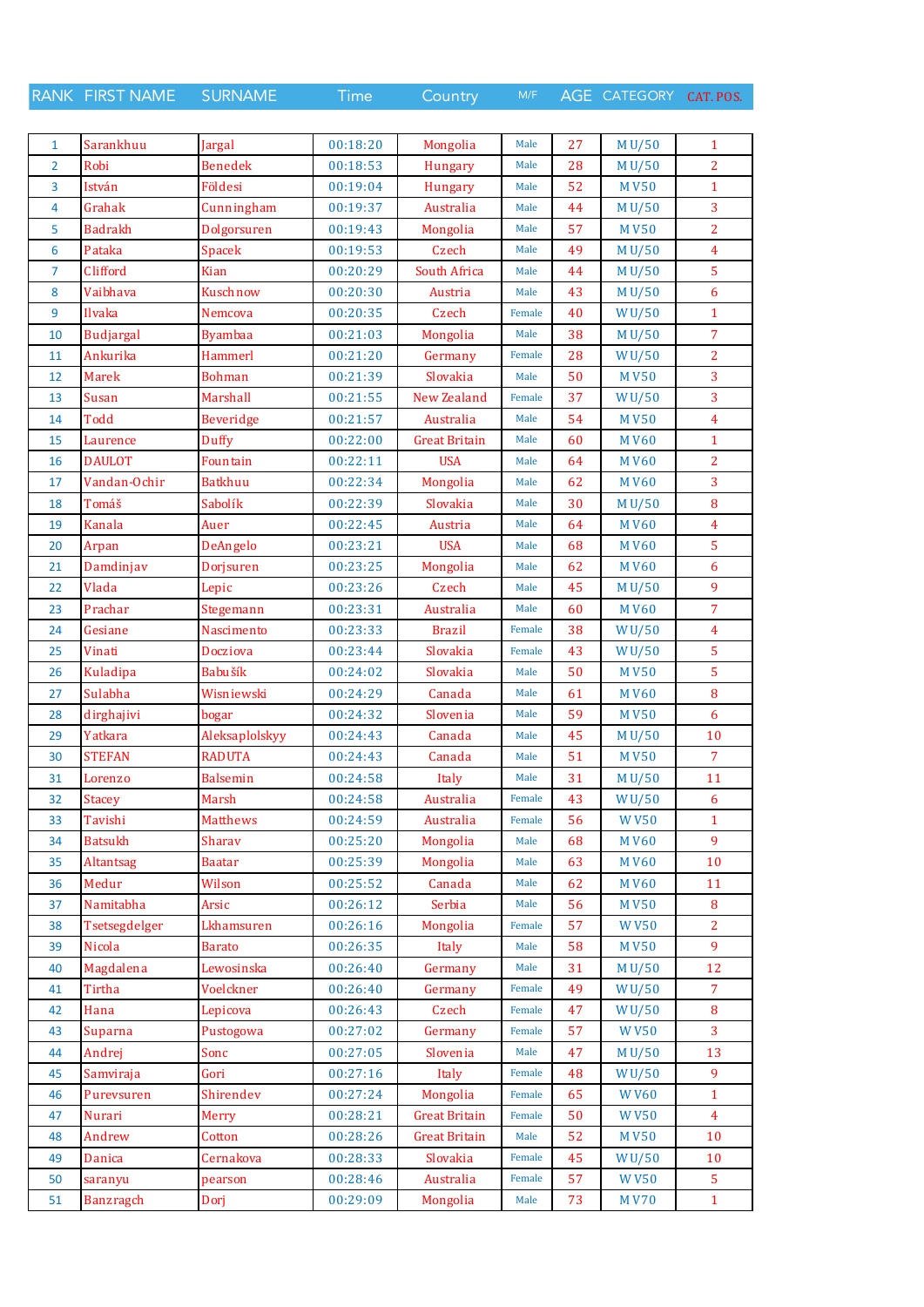| 52  | Emanuela            | Silicani        | 00:29:17 | italy                | Female | 63 | <b>WV60</b>        | $\overline{2}$ |
|-----|---------------------|-----------------|----------|----------------------|--------|----|--------------------|----------------|
| 53  | Andreea Oana        | Berheciu        | 00:29:26 | Italy                | Female | 27 | WU/50              | 11             |
| 54  | Eva                 | Paradise        | 00:29:36 | Czech                | Female | 36 | WU/50              | 12             |
| 55  | David               | Smith           | 00:29:57 | <b>Great Britain</b> | Male   | 52 | <b>MV50</b>        | 11             |
| 56  | Anna                | Tokareva        | 00:30:10 | Mongolia             | Female | 70 | <b>WV70</b>        | $\mathbf{1}$   |
| 57  | <b>Brahmata</b>     | Michael         | 00:30:20 | Canada               | Female | 33 | WU/50              | 13             |
| 58  | Penny               | <b>Nam</b>      | 00:30:44 | South Africa         | Female | 44 | WU/50              | 14             |
| 59  | andrej              | veble           | 00:30:47 | Slovenia             | Male   | 64 | <b>MV60</b>        | 12             |
| 60  | <b>Kristina</b>     | Kolompar        | 00:30:50 | Serbia               | Female | 43 | WU/50              | 15             |
| 61  | Tsetsegmaa          | Ishjamts        | 00:30:50 | Mongolia             | Female | 61 | <b>WV60</b>        | $\overline{3}$ |
| 62  | <b>Nrimanas</b>     | Hagyo           | 00:31:00 | <b>Hungary</b>       | Male   | 46 | M U/50             | 14             |
| 63  | Chimed-Ochir        | Dendev          | 00:31:00 | Mongolia             | Male   | 73 | <b>MV70</b>        | $\overline{2}$ |
| 64  | Aruna               | Pohland         | 00:31:13 | Germany              | Female | 45 | WU/50              | 16             |
| 65  | Matthew             | <b>Davison</b>  | 00:31:22 | <b>Great Britain</b> | Male   | 50 | <b>MV50</b>        | 12             |
| 66  | <b>Batzaya</b>      | Purev           | 00:31:38 | Mongolia             | Female | 41 | WU/50              | 17             |
| 67  | Sharon              | <b>Terry</b>    | 00:32:10 | <b>Great Britain</b> | Female | 55 | <b>WV50</b>        | 6              |
| 68  | Varenya             | Gagova          | 00:32:18 | <b>Bulgaria</b>      | Female | 40 | WU/50              | 18             |
| 69  | István              | <b>Csendes</b>  | 00:33:03 | Hungary              | Male   | 61 | <b>MV60</b>        | 13             |
| 70  | Oyungerel           | Seded           | 00:33:31 | Mongolia             | Female | 52 | <b>WV50</b>        | $\overline{7}$ |
| 71  | Teréz               | Papp            | 00:34:00 | Hungary              | Female | 60 | <b>WV60</b>        | $\overline{4}$ |
| 72  | <b>Bolormaa</b>     | Munkhdorj       | 00:34:54 | Mongolia             | Female | 39 | W <sub>U</sub> /50 | 19             |
| 73  | Otgonbayar          | <b>Badarch</b>  | 00:34:55 | Mongolia             | Female | 62 | <b>WV60</b>        | $\overline{5}$ |
| 74  | Anna                | Khimchinskaia   | 00:35:23 | Russia               | Female | 43 | W <sub>U</sub> /50 | 20             |
| 75  | Laurel              | Michael         | 00:35:25 | Canada               | Female | 62 | <b>WV60</b>        | 6              |
| 76  | Niharika            | Nuuja           | 00:35:35 | Finland              | Female | 66 | <b>WV60</b>        | $\overline{7}$ |
| 77  | Kagni               | Leinonen        | 00:35:43 | Finland              | Female | 50 | <b>WV50</b>        | $\bf 8$        |
| 78  | Karnayati           | <b>Morison</b>  | 00:35:45 | Canada               | Female | 75 | <b>WV70</b>        | $\overline{2}$ |
| 79  | Purupriya           | <b>Dolinar</b>  | 00:35:48 | Slovenia             | Female | 38 | WU/50              | 21             |
| 80  | <b>Bikash</b>       | Frost           | 00:35:52 | Germany              | Male   | 63 | <b>MV60</b>        | 14             |
| 81  | Pramiti             | Niwa            | 00:35:54 | Japan                | Female | 59 | <b>WV50</b>        | $\overline{9}$ |
| 82  | Junko               | Fujitani        | 00:35:54 | Japan                | Female | 61 | <b>WV60</b>        | 8              |
| 83  | Eva                 | Lindwurm        | 00:36:37 | Hungary              | Female | 65 | <b>WV60</b>        | 9              |
| 84  | Sahatvam            | Selbach         | 00:37:15 | Germany              | Male   | 66 | <b>MV60</b>        | 15             |
| 85  | Manini              | <b>Nguyen</b>   | 00:38:06 | <b>USA</b>           | Female | 44 | <b>WU/50</b>       | 22             |
| 86  | <b>Adrian Tarit</b> | Stott           | 00:38:33 | <b>Great Britain</b> | Male   | 66 | <b>MV60</b>        | 16             |
| 87  | Mahakulina          | obersnel        | 00:38:38 | Slovenia             | Male   | 50 | <b>MV50</b>        | 13             |
| 88  | Jane                | Schenker        | 00:38:43 | Germany              | Female | 62 | <b>WV60</b>        | 10             |
| 89  | Odgiiv              | Iadambaa        | 00:39:53 | Mongolia             | Male   | 71 | <b>MV70</b>        | 3              |
| 90  | Shree               | Chirkoot        | 00:40:34 | South Africa         | Male   | 55 | <b>MV50</b>        | 14             |
| 91  | Marlen              | <b>Bernhard</b> | 00:40:34 | Germany              | Female | 34 | <b>WU/50</b>       | 23             |
| 92  | Pushparani          | Piner           | 00:42:00 | Canada               | Female | 49 | WU/50              | 24             |
| 93  | Tamir               | Bat-Ulzii       | 00:42:07 | Mongolia             | Female | 33 | WU/50              | 25             |
| 94  | Shadri              | Bortolini       | 00:44:35 | Italy                | Female | 79 | <b>WV70</b>        | $\mathbf{3}$   |
| 95  | Maria Sharika       | Xavier          | 00:44:42 | <b>USA</b>           | Female | 58 | <b>WV50</b>        | 10             |
| 96  | Niyojita            | Purevsuren      | 00:44:52 | Mongolia             | Female | 50 | <b>WV50</b>        | 11             |
| 97  | Ian                 | Isherwood       | 00:45:40 | <b>Great Britain</b> | Male   | 68 | <b>MV60</b>        | 17             |
| 98  | <b>INDRANI</b>      | <b>MEHTA</b>    | 00:46:26 | <b>Great Britain</b> | Female | 74 | <b>WV70</b>        | $\overline{4}$ |
| 99  | Tungalag            | Serj            | 00:47:00 | Mongolia             | Female | 63 | <b>WV60</b>        | 11             |
| 100 | Projiwal            | Pohland         | 00:47:20 | Germany              | Male   | 65 | <b>MV60</b>        | 18             |
| 101 | Vasanti             | Niemz           | 00:47:26 | Germany              | Female | 64 | <b>WV60</b>        | 12             |
| 102 | Sharani             | Robins          | 00:47:39 | <b>USA</b>           | Female | 60 | <b>WV60</b>        | 13             |
| 103 | Pradipana           | Loser-Frost     | 00:48:09 | Germany              | Female | 62 | <b>WV60</b>        | 14             |
| 104 | adhiratha           | keefe           | 00:48:40 | <b>USA</b>           | Male   | 74 | <b>MV70</b>        | $\overline{4}$ |